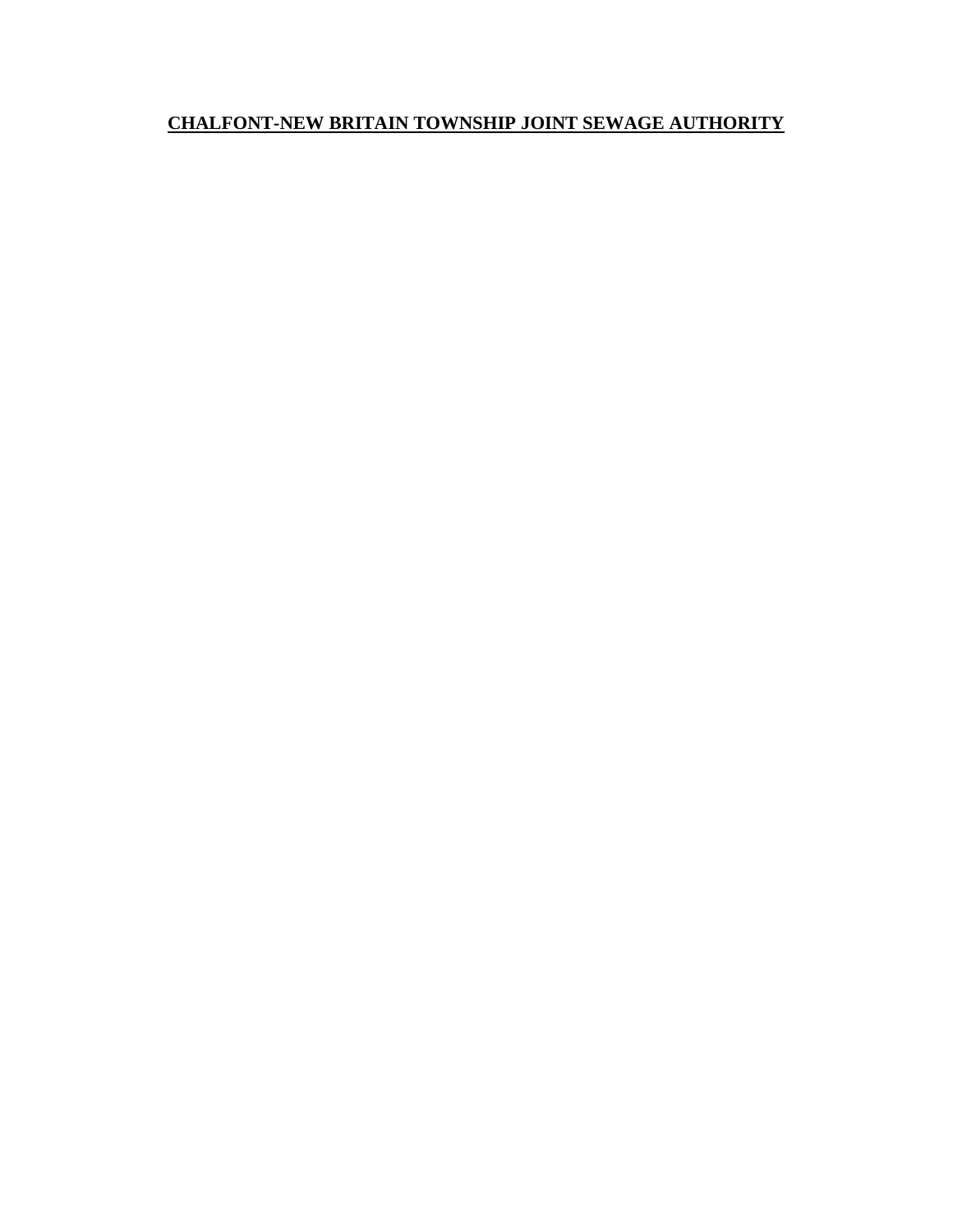### **BOARD MEETING MINUTES**

### **March 13, 2012**

The semi-monthly meeting of the Chalfont-New Britain Township Joint Sewage Authority was held on Tuesday, March 13, 2012, in the Authority's meeting room.

**Present:** William Rissinger, Vice Chairman; Gustave Haun, Treasurer, Timothy Hagey, Assistant Treasurer; Donald Cameron, Assistant Secretary; William Evans, Secretary. Also in attendance were Joseph Bagley, Solicitor; John Schmidt, Executive Director; Joseph Nolan, Engineer; and Thomas Hauser, Superintendent. Joseph Bonner, Chairman was absent.

The Vice Chairman opened the meeting at 7:30 p.m.

**MOTION**: It was **MOVED** by Mr. Cameron and **SECONDED** by Mr. Hagey to approve the minutes of the meeting of February 14, 2012. The Motion was adopted 4-0 with Mr. Haun abstaining due to his absence from the meeting.

**MOTION**: It was **MOVED** by Mr. Haun and **SECONDED** by Mr. Evans to approve the minutes of the meeting of February 28, 2012. The Motion was unanimously adopted.

#### **PUBLIC COMMENT**

No members of the public were present.

#### **REPORTS OF OFFICERS**

There were no reports from officers.

# **COMMITTEE REPORTS**

Mr. Evans delivered the report on behalf of the Personnel Committee. A copy of an addendum to the Employee Manual has been distributed to the Board with regard to the existing language and the proposed language regarding after hours on-call responsibility. Mr. Evans briefly discussed the proposed language change and stated that the Committee recommends the proposed revision.

**MOTION**: It was **MOVED** by Mr. Haun and **SECONDED** by Mr. Cameron to revise Section 3.6 of the Employee Manual as proposed by the Personnel Committee. The Motion was unanimously approved.

Mr. Evans mentioned that the Personnel Committee will need to meet in the near future with regard to medical insurance. There was a brief discussion that the Authority and employees had received notices that Aetna is going to be changing plans. The Personnel Committee will meet with regard to plan options.

#### **EXECUTIVE DIRECTOR'S REPORT – John E. Schmidt**

Mr. Schmidt referenced the preliminary expense budget for fiscal year 2012-2013 which was distributed to the Board prior to the meeting. Mr. Schmidt reminded the Board that the budget must be sent to Bucks County Water and Sewer Authority at the beginning of April in the form of a quarterly invoice. The Board has two (2) weeks to review the 2012-2013 operations budget before acting on it.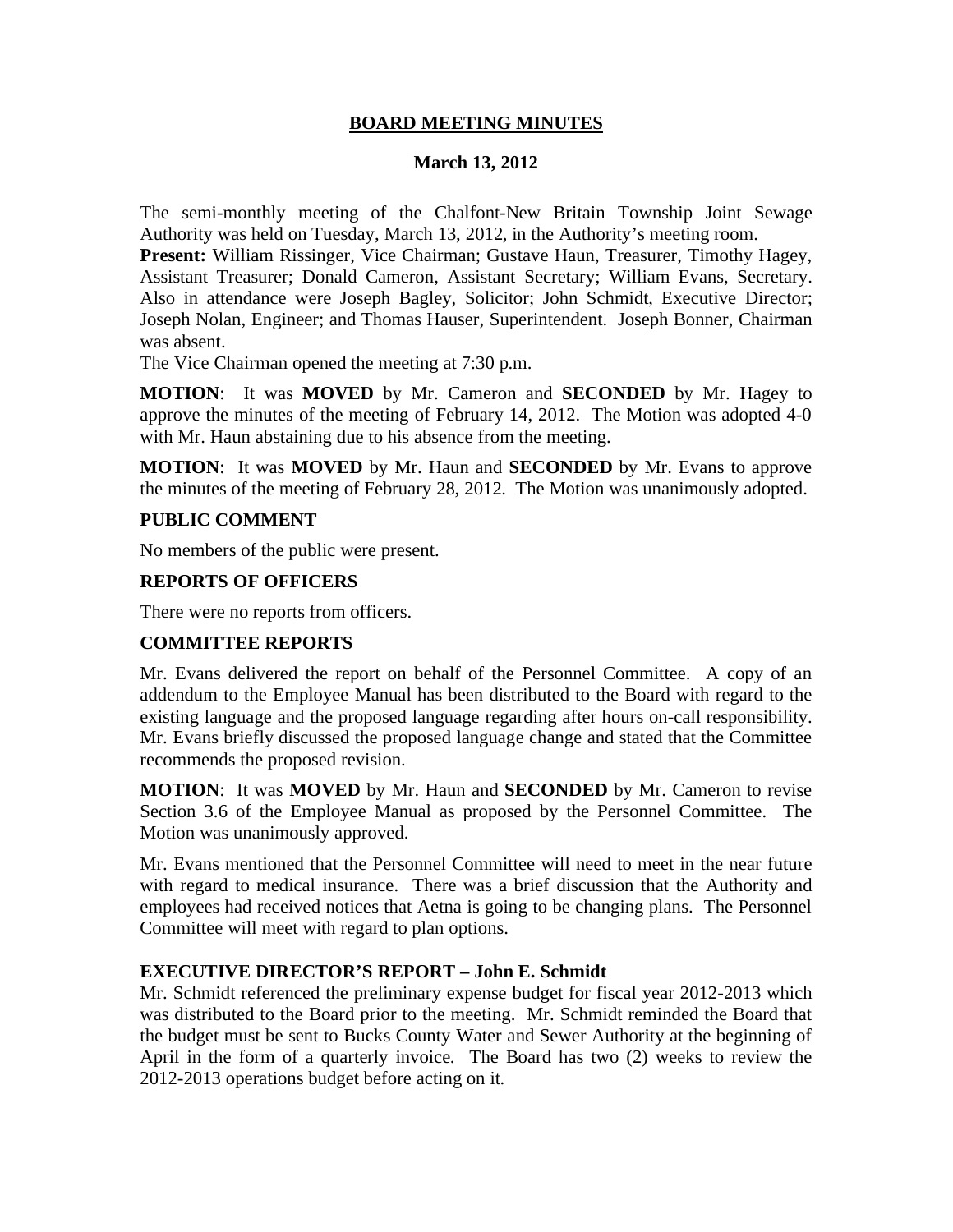Among the items highlighted by Mr. Schmidt were the Operating Fund, the debt service expenses, a change in the sewer rental rate for Hatfield Township, the fuel oil expense, a new line item for natural gas, plant insurance and medical insurance. Mr. Schmidt also reviewed the Equipment Additions and Replacement Fund including a conversion to gas, the silo replacement and a new emergency backup pump for Pump Station No. 7. Mr. Schmidt then reviewed the Capital Projects Fund including bond and loan proceeds, and other revenues, the pay down of the Univest loan and the Tower Hill Sewer Rehabilitation Project. A question was asked regarding the slip-lining project and its inclusion in this year's budget. Mr. Schmidt responded that Insituform will be starting the slip-lining project next week.

Mr. Schmidt recommended the closing of an escrow account for Chalfont Mills, the former Paramount Packaging property. There was a discussion that this property has been fully occupied.

**MOTION**: It was **MOVED** by Mr. Haun and **SECONDED** by Mr. Evans to authorize the closing of Escrow Account No. 26. The Motion was unanimously approved.

There was a brief discussion regarding the Chalfont Mills property.

Mr. Schmidt updated the Board with regard to the installation of the PECO gas line. Mr. Schmidt stated that the slip-lining project would begin next week and was informed that it would take three (3) days. The project includes lining about 2,200 linear feet of sewer line and cutting in connections for 36 laterals.

Mr. Schmidt reported on an apartment project at County Line Road and Route 202 known as Madison at New Britain. The project includes 232 units. The developer was denied an exemption from sewer planning by DEP. The developer will be using 78 CBS II EDUs for the apartments, resulting in the purchase of 154 EDUs from the Authority. Mr. Schmidt and Mr. Nolan will meet with representatives of the developer this week.

Mr. Schmidt reminded the Board that they will be paying down part of the Univest loan through the payment of Capital Improvement Funds this evening.

Mr. Schmidt announced to the Board that the Region One Spring Dinner for the PMAA will be held on Thursday, April 26.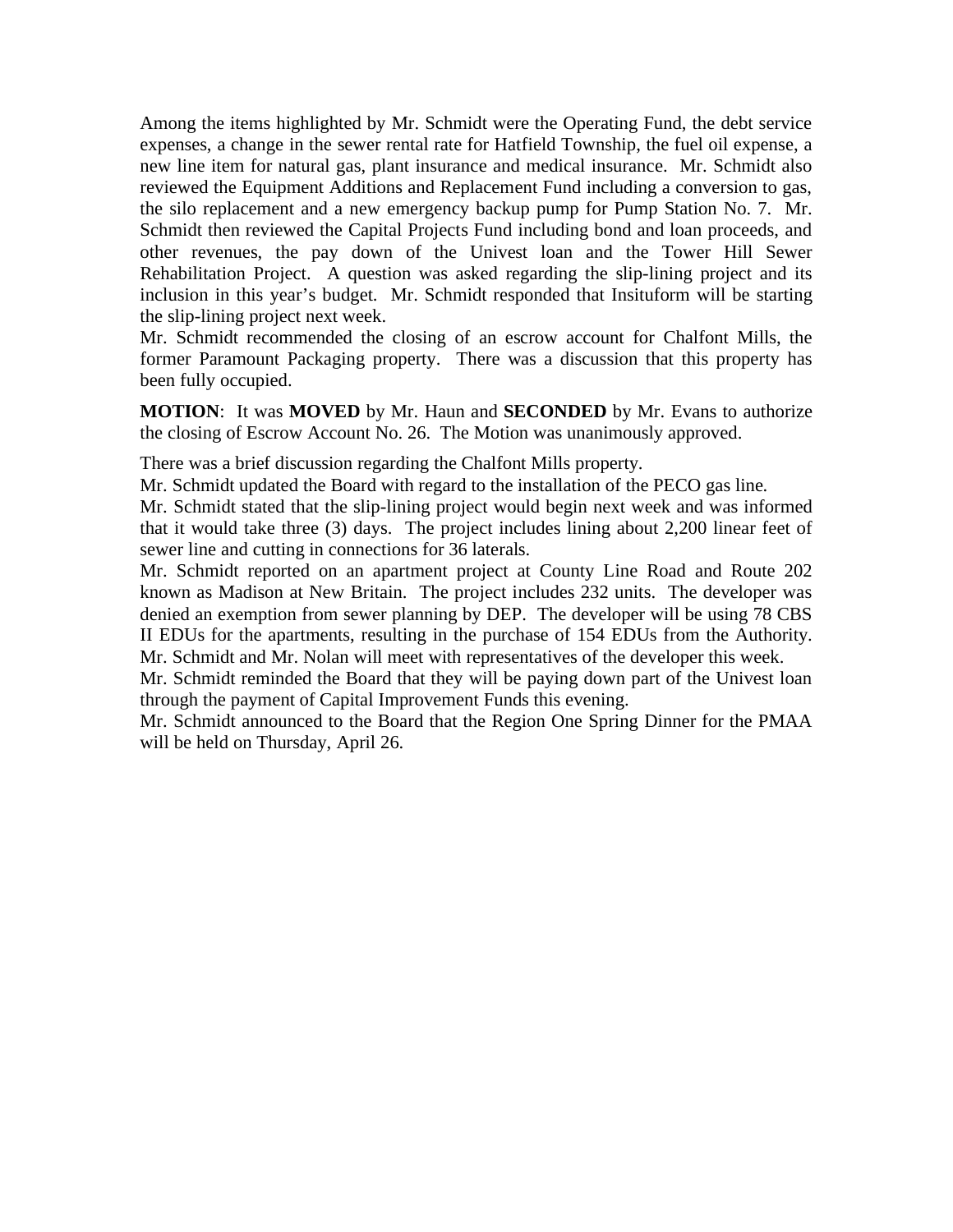# **ENGINEER'S REPORT – Joseph Nolan, P. E.**

Mr. Nolan stated that the final payment for the West Branch Interceptor Project is included in the Capital Improvement Requisition for this evening. That project is now complete.

Mr. Nolan also indicated that the final payment for the contractor for the UV System is also included in the Capital Improvement Requisition for this evening. That project is also completed.

Mr. Nolan reminded the Board that a dust explosion test is being conducted for the Silo Replacement Project.

In regards to the Phase II design work, Mr. Nolan reported that a Siemens consultant was at the plant and that the design is under review by the regulatory agencies.

The Chapter 94 Report is due by March 31. Mr. Nolan is waiting to receive from Bucks County Water and Sewer Authority before completing the report.

Mr. Nolan presented Requisition No. 111 for Capital Expenditures (Fund Two) in the amount of \$3,450.00 representing engineering services and dust analysis for the Silo Project. Mr. Nolan recommended approval.

**MOTION:** It was **MOVED** by Mr. Haun and **SECONDED** by Mr. Cameron to approve Requisition No. 111 for Capital Expenditures in the amount of \$3,450.00. The Motion was unanimously adopted.

Mr. Nolan further presented Requisition No. 154 for Capital Improvements in the amount of \$196,607.76 representing engineering services for the for Phase II design and the West Branch Interceptor Project and final contractor payments for the West Branch Interceptor Project and the UV System. Mr. Nolan recommended approval.

**MOTION:** It was **MOVED** by Mr. Haun and **SECONDED** by Mr. Cameron to approve Requisition No. 154 for Capital Improvements in the amount of \$196,607.76. The Motion was unanimously adopted.

# **SOLICITOR'S REPORT – Joseph M. Bagley, Esquire**

Mr. Bagley reported that he has contacted a title company to obtain a report regarding 16 Marshall Circle.

Mr. Bagley also reminded the Board that no word has yet been received from the Supreme Court on the status of the litigation pending against DEP for attorney's fees.

# **TREASURER'S REPORT – Gustave Haun, Treasurer**

Mr. Hagey asked a question with regard to the expense item for C.E.T. Mr. Hauser informed him that it was for polymer.

Mr. Haun reviewed the General Operating expenses, the previously-approved Capital Expenditures and the previously-approved Capital Improvements Requisitions, as well as the Capital Improvements (Loan-Fund Three) payment to Univest National Bank totaling \$2,927,499.80. Mr. Haun recommended approval to pay the bills.

**MOTION**: It was **MOVED** by Mr. Cameron and **SECONDED** by Mr. Hagey to approve the total expenditures for the month of \$2,927,499.80. The Motion was unanimously adopted.

# **OTHER BUSINESS –**

The Vice Chairman announced that the next meeting is scheduled for March 27 at 7:30 p.m.